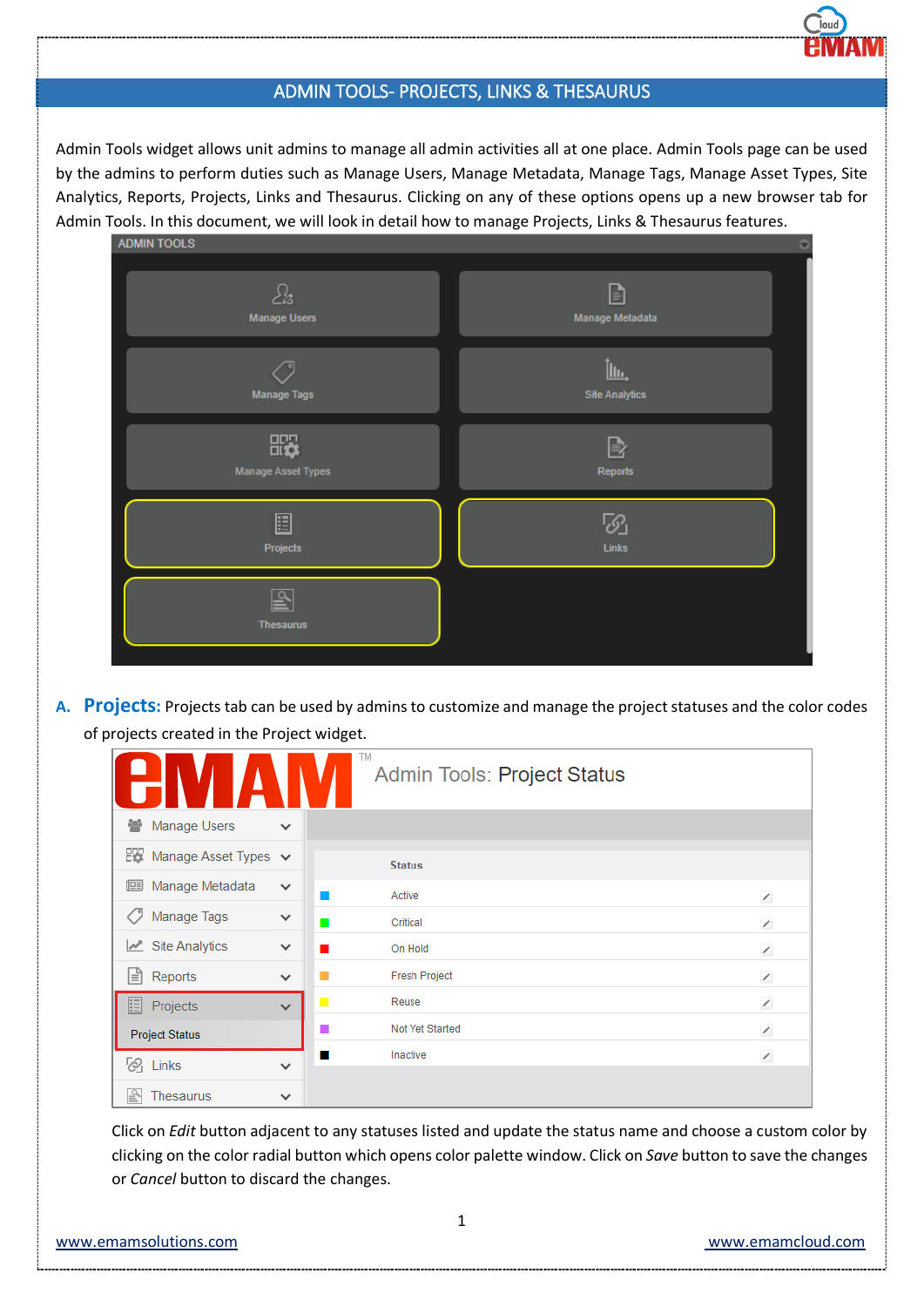

Enter name of project status and set a Color codes for each status as per admin's choice. Sample Project statues are listed below.

|         | <b>Update Project Status</b> |                           |                |
|---------|------------------------------|---------------------------|----------------|
| Status: | Active                       |                           |                |
| Color:  | #17e860                      | O                         |                |
| Save    | Cancel                       | 0:<br>$H = 300 \div$<br>R |                |
|         |                              | 0 <sub>z</sub><br>G<br>s. | $0 \div$       |
|         |                              | 0 <sub>z</sub><br>B<br>B  | 0 <sub>z</sub> |
|         |                              | # 000000                  |                |

These color codes are assigned while creating and editing a Project and gets displayed adjacent to each project under the Project widget.



B. **Links:** Admin users can use Links tab to add and manage links. You can add, edit and delete the links.

|                          | 警 Manage Users                           | $\checkmark$ | Add Link<br>Delete Link<br>$\bigoplus$<br>$\circledast$ |                                                   |                  |                     | <b>Add Link</b>          |            |               |
|--------------------------|------------------------------------------|--------------|---------------------------------------------------------|---------------------------------------------------|------------------|---------------------|--------------------------|------------|---------------|
|                          | $E_{\text{N}}$ Manage Asset Types $\vee$ |              | Search by Link Name/Link Value:                         |                                                   |                  |                     |                          | Link Name: |               |
|                          | ⊞<br>Manage Metadata                     | $\checkmark$ |                                                         |                                                   |                  | $\alpha$            |                          |            |               |
|                          | O<br>Manage Tags                         | $\checkmark$ | <b>Link Name</b>                                        | Link                                              | <b>Link Type</b> | <b>Preview Edit</b> |                          | Link:      |               |
|                          | $\mathbb{R}^n$ Site Analytics            | $\checkmark$ | Google                                                  | www.Google.com                                    |                  | $\mathsf q$         | $\overline{\phantom{a}}$ | Add        | <b>Cancel</b> |
|                          | $\equiv$ Reports                         | $\checkmark$ |                                                         |                                                   |                  |                     |                          |            |               |
|                          |                                          |              | eMAMDirector                                            | http://10.0.8.232/eMAMDirector                    |                  | $\mathsf{Q}$        | $\overline{\phantom{a}}$ |            |               |
|                          | $E$ Projects                             | $\checkmark$ | Active asset report                                     | http://10.0.8.232/eMAMDirector/AdminTools/Asset L |                  | $\mathsf{Q}$        | ∕                        |            |               |
| $\overline{\mathcal{O}}$ | Links                                    | $\checkmark$ |                                                         | State.aspx                                        |                  |                     |                          |            |               |
|                          | <b>Manage Links</b>                      |              |                                                         |                                                   |                  | Preview             |                          |            |               |

There is also an option to preview the link by clicking on the lens  $\alpha$  icon.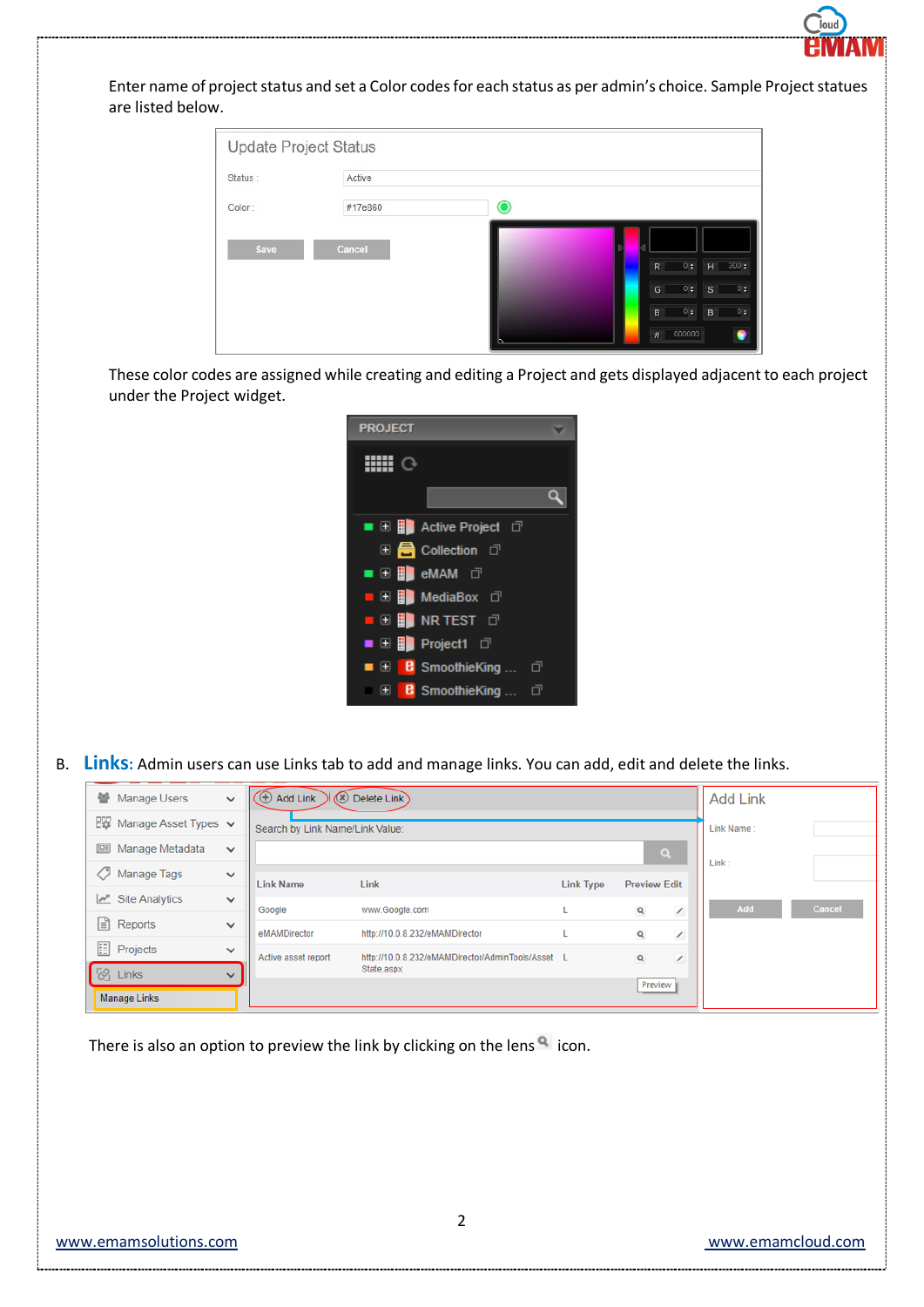|                                 |                                                     |                  |                          | .                                                                                                      |  |
|---------------------------------|-----------------------------------------------------|------------------|--------------------------|--------------------------------------------------------------------------------------------------------|--|
| $\oplus$ Add Link               | $\sqrt{8}$ Delete Link                              |                  |                          | Active asset report                                                                                    |  |
| Search by Link Name/Link Value: |                                                     |                  |                          | Admin Tools: Reports                                                                                   |  |
|                                 |                                                     |                  |                          | <b>Asset State Report</b><br>營 Manage I                                                                |  |
|                                 |                                                     |                  | $\alpha$                 | $22$ Manage $F$<br>Select State: Active<br>$\vee$ From Date: 17-Jan-2019<br>To Date: 12-Feb-2019<br>Go |  |
|                                 |                                                     |                  |                          | <b>EE Manage M</b><br>Date Range: 17-Jan-2019 to 12-Feb-2019<br>State: Active                          |  |
| <b>Link Name</b>                | Link                                                | <b>Link Type</b> | Preview Edit             | / Manage 1                                                                                             |  |
|                                 |                                                     |                  |                          | <b>Export To Excel</b><br>* Page 1 of 1 > 10<br>M Site Analy                                           |  |
| eMAMDirector                    | http://10.0.8.232/eMAMDirector                      |                  | $\mathsf q$              | $\Box$ Reports<br>01/22/2019<br>13129<br>PostChange.mp4<br>sample rest                                 |  |
| Active asset report             | http://10.0.8.232/eMAMDirector/AdminTools/AssetSt_L |                  | $\alpha$                 | 匝<br>User History<br>VIDEO                                                                             |  |
|                                 | ate.aspx                                            |                  | $\overline{\phantom{a}}$ | Asset State<br>13128                                                                                   |  |
|                                 |                                                     |                  |                          | 01/22/2019<br>teesssssstiff<br>eBin Message<br><b>ETLE</b>                                             |  |

C. **Thesaurus:** Super Admins can manage thesaurus search function by creating expansion sets. An expansion set contains a group of words such as "smile", "blush", and "laugh" that are substituted for one another by a full-text query. Under Thesaurus tab, you can manually add these words to the expansion sets. Therefore, if a user enables Thesaurus search in the *Basic* and *Advanced search*, search result will list all the assets with the searched phrase and also the synonym words in the expansion sets. In the Admin Tools widget, click on Thesaurus tab will take you to the Admin Tools page.

Since only Super Admins can manage thesaurus, you will be prompted to enter the super admin login credentials to proceed further.

| <b>Riogo</b><br><b>Admin Tools: Thesaurus</b> |              |                                                           |
|-----------------------------------------------|--------------|-----------------------------------------------------------|
| ᆇ<br>Manage Users                             | $\checkmark$ |                                                           |
| 많<br>Manage Asset Types v                     |              |                                                           |
| 但<br>Manage Metadata                          | $\checkmark$ |                                                           |
| Manage Tags                                   | $\checkmark$ |                                                           |
| $\mathbb{Z}$ Site Analytics                   | $\checkmark$ | You need to login as super admin user to manage Thesaurus |
| ا≡ا<br>Reports                                | $\checkmark$ | <b>Super Admin Login</b>                                  |
| E<br>Projects                                 | $\checkmark$ | empressadmin@empressdigital.com                           |
| $\frac{1}{2}$ Links                           | $\checkmark$ |                                                           |
| Thesaurus                                     | $\checkmark$ | <b>ENTER</b>                                              |
| <b>Manage Thesaurus</b>                       |              |                                                           |
| <b>Configure Thesaurus</b>                    |              |                                                           |

Under Thesaurus tab, you will find two tabs:

- Manage Thesaurus
- Configure Thesaurus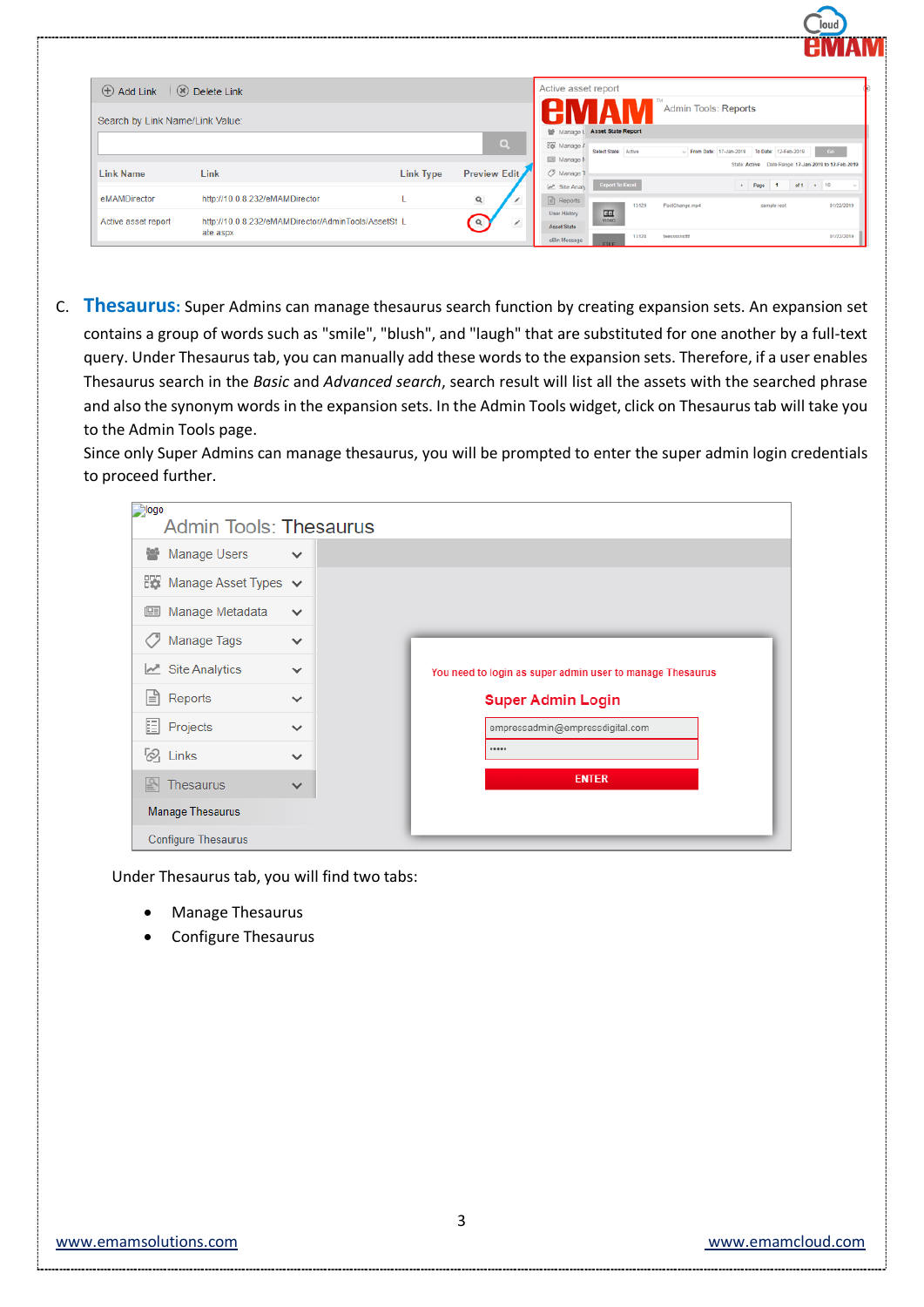Manage Thesaurus: Using *Manage thesaurus*, you can create expansion sets by adding a list of words to it. You can also edit and delete these expansion sets. Expansion set is group of words which will be part of thesaurus and full text search.

| <b>Plogo</b><br><b>Admin Tools: Thesaurus</b> |              |                                                      |                           |                  |                                                             |
|-----------------------------------------------|--------------|------------------------------------------------------|---------------------------|------------------|-------------------------------------------------------------|
| Manage Users                                  | $\checkmark$ | $\oplus$ Add Expansion Set<br>8 Delete Expansion Set |                           | <b>Add Words</b> |                                                             |
| <b>EX Manage Asset Types</b> $\vee$           |              | Search by Words:                                     |                           | Word:            | Add To List                                                 |
| <b>III</b> Manage Metadata                    | $\checkmark$ |                                                      | $\alpha$                  |                  |                                                             |
| Manage Tags                                   | $\checkmark$ | Words<br>Id                                          | $\Box$<br><b>Added By</b> |                  | Words empty. Click on added values to remove from the list. |
| $\mathbb{Z}^n$ Site Analytics                 | $\checkmark$ | Example, case, Illustration, sample, specimen        | supportadmin@em /         |                  |                                                             |
| e Reports                                     | $\checkmark$ |                                                      | pressmam.com              | Add              | Cancel                                                      |
| <b>E</b> Projects                             | $\checkmark$ |                                                      |                           |                  |                                                             |
| $\otimes$ Links                               | $\checkmark$ |                                                      |                           |                  |                                                             |
| $\boxed{\mathbb{R}}$ Thesaurus                | $\checkmark$ |                                                      |                           |                  |                                                             |
| <b>Manage Thesaurus</b>                       |              |                                                      |                           |                  |                                                             |
| <b>Configure Thesaurus</b>                    |              |                                                      |                           |                  |                                                             |

o *Add Expansion Set*: In the right panel under **Add words**, enter the desired word and click on *Add to List* button. *Note: Add only single words. Do not add words separated by commas*. Newly added word gets listed below in the expansion set. Similarly, add all the words which you would like to group together for thesaurus search. To delete any word, click on X mark adjacent to the listed word. Once all the words are added, click on *Save* button to save the *Expansion Set*. Saved expansion set gets listed in the middle panel.

| <b>Add Words</b> |                                                     |                    |
|------------------|-----------------------------------------------------|--------------------|
| Word:            |                                                     | <b>Add To List</b> |
|                  | Example x case x Illustration x sample x specimen x | 4                  |
| <b>Save</b>      | <b>Cancel</b>                                       |                    |

o *Edit Expansion Set:* To edit any of the listed expansion set, click on the edit icon adjacent to the expansion set displayed in the middle panel.

|    | Add Expansion Set \ \ \ Delete Expansion Set |                                                       | <b>Add Words</b> |                            |                    |
|----|----------------------------------------------|-------------------------------------------------------|------------------|----------------------------|--------------------|
|    | Search by Words:                             | $\alpha$                                              | Word:            | eMAM                       | <b>Add To List</b> |
| Id | Words                                        | $\Box$<br><b>Added By</b><br>$\overline{\phantom{a}}$ |                  | Milky x NWtest x SundarC x |                    |
|    | Anoop.अनुप.അനൂപ്                             | $\overline{\phantom{a}}$<br>ajish@empressma<br>m.com  |                  |                            | ħ                  |
| 2  | Milky, NWtest, SundarC                       | rincy@empressma<br>m.com                              | Save             | Cancel                     |                    |
| 3  | Life, beautiful, flowers, New                | rincy@empressma<br>$\overline{\phantom{a}}$<br>m.com  |                  |                            |                    |

o *Delete Expansion Set*: To delete an expansion set, select the expansion set in the middle panel and click on *Delete Expansion Set*.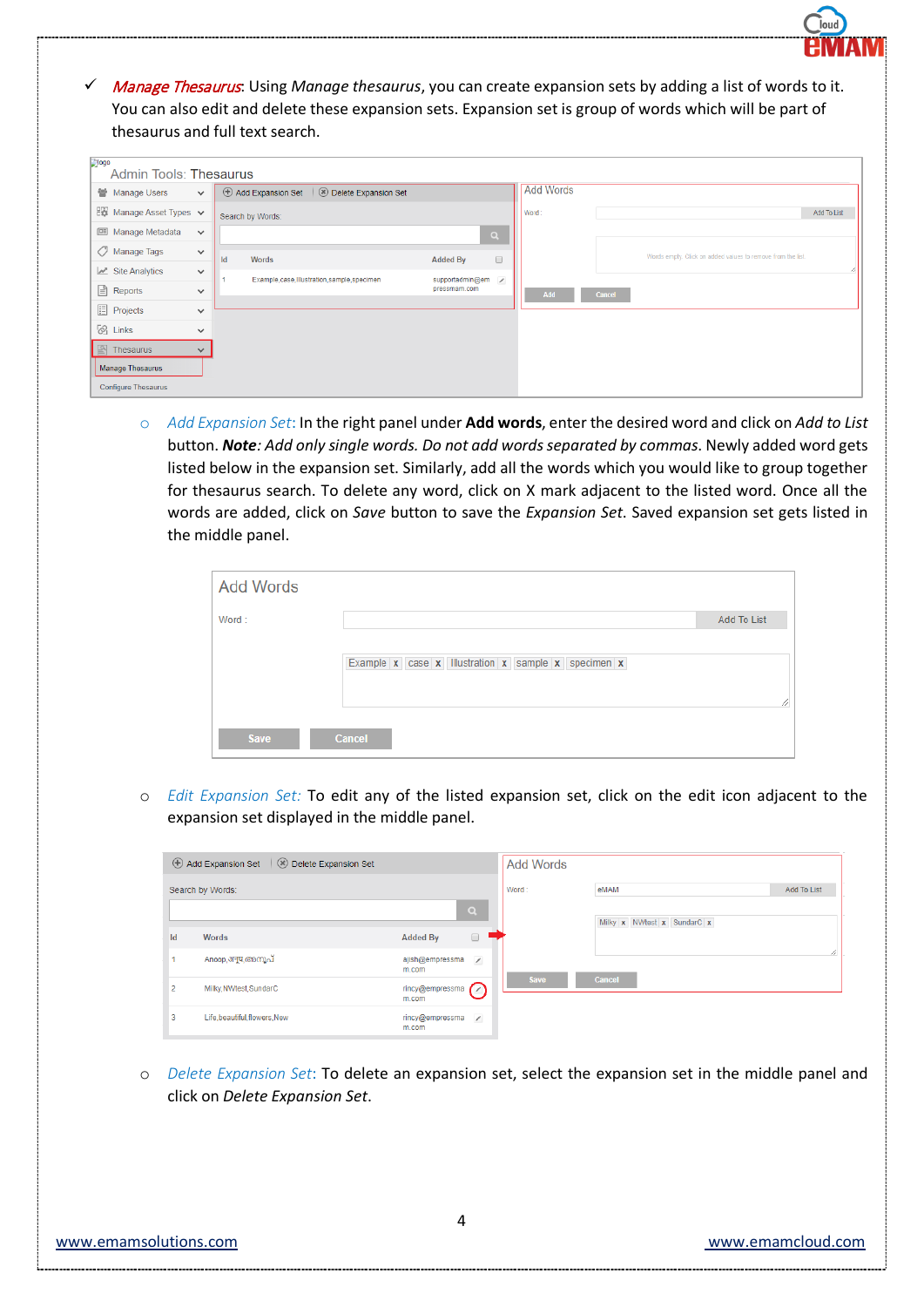|    | <b>Delete Expansion Set</b><br>$\bigoplus$ Add Expansion Set |                          |
|----|--------------------------------------------------------------|--------------------------|
|    | Search by Words:                                             |                          |
|    |                                                              |                          |
|    |                                                              | $\alpha$                 |
| Id | <b>Added By</b><br>Words                                     | $\Box$                   |
| 1  | Anoop,अनूप,അനൂപ്<br>ajish@empressma<br>m.com                 | $\overline{\phantom{a}}$ |
| 2  | Milky, NWtest, SundarC<br>rincy@empressma<br>m.com           | ∕                        |
| 3  | Life, beautiful, flowers, New<br>rincy@empressma<br>m.com    | $\overline{\phantom{a}}$ |
|    | You will be asked to confirm the delete operation.           |                          |
|    |                                                              |                          |
|    | Are you sure you want to delete the Expansion Set(s).        |                          |
|    | CANCEL<br>OK                                                 |                          |
|    | Successfully deleted message appears.                        |                          |
|    |                                                              |                          |
|    | <b>Success</b>                                               |                          |
|    | Expansion Set(s) deleted successfully.                       |                          |

 Configure Thesaurus*:* Under Configure Thesaurus tab, you will see the path to XML where the expansion set words are saved. \**Note: Make sure that you get the right Thesaurus file path from the SQL server installation folder. E.g.: "C:\Program Files\Microsoft SQL Server\MSSQL14.MSSQLSERVER\MSSQL\FTData". The folder path will be varied on different SQL versions.*

| <b>警</b> Manage Users                   | $\checkmark$ | <b>Configure Thesaurus</b>                                                                                                                                                                       |
|-----------------------------------------|--------------|--------------------------------------------------------------------------------------------------------------------------------------------------------------------------------------------------|
| $E_{\bullet}$ Manage Asset Types $\vee$ |              |                                                                                                                                                                                                  |
| <b>图 Manage Metadata</b>                | $\checkmark$ | Path:<br>C:\Program Files\Microsoft SQL Server\MSSQL14.MSSQLSERVER\MSSQL\FTData                                                                                                                  |
| Manage Tags                             | $\checkmark$ | *Note: Make sure that you get the right Thesaurus file path from the SQL server installation folder. Eq: "C:\Program Files\Microsoft SQL Server\MSSQL14.MSSQLSERVER\MSSQLIFTData". The folder pa |
| $\mathbb{Z}$ Site Analytics             | $\checkmark$ | <b>Save</b><br><b>Cancel</b>                                                                                                                                                                     |
| <b>A</b> Reports                        | $\checkmark$ |                                                                                                                                                                                                  |
| <b>E</b> Projects                       | $\checkmark$ |                                                                                                                                                                                                  |
| $\sqrt[n]{\mathcal{O}}$ Links           | $\checkmark$ |                                                                                                                                                                                                  |
| $\mathbb{R}$ Thesaurus                  | $\checkmark$ |                                                                                                                                                                                                  |
| <b>Manage Thesaurus</b>                 |              |                                                                                                                                                                                                  |
| <b>Configure Thesaurus</b>              |              |                                                                                                                                                                                                  |